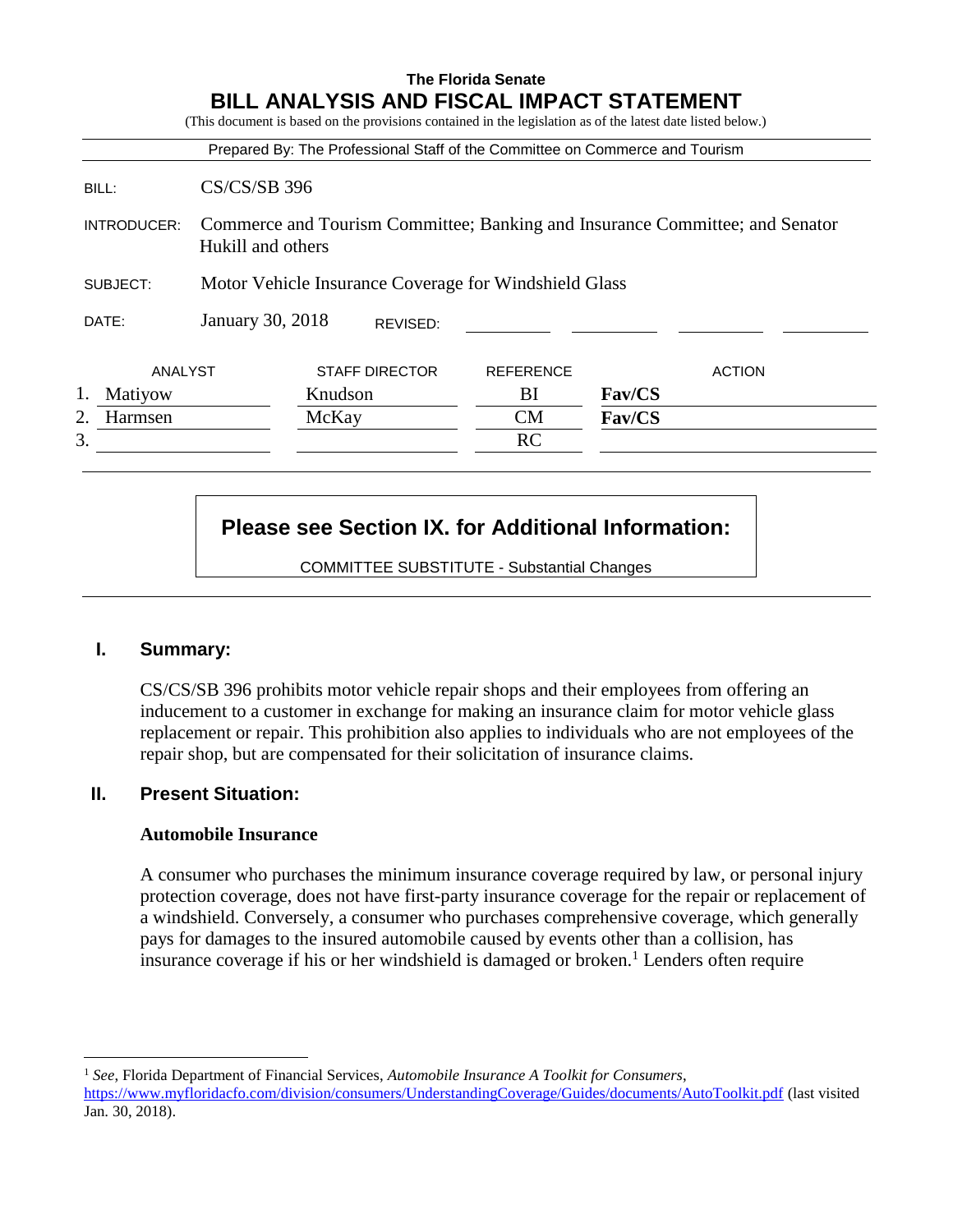borrowers to purchase comprehensive coverage, so consumers who owe money on their vehicles will often qualify for windshield repair or replacement without having to pay a deductible.<sup>2</sup>

A "deductible" is the amount the insured must pay before the insurance company pays any amount on an insurance claim. Section 627.7288, F.S. states:

The deductible provisions of any policy of motor vehicle insurance, delivered or issued in this state by an authorized insurer, providing comprehensive coverage or combined additional coverage shall not be applicable to damage to the windshield of any motor vehicle covered under such policy.<sup>3, 4</sup>

### **Windshield Replacement and Repair**

Florida law does not have specific requirements applicable to insurance claims made as a result of a damaged windshield. The claims are handled according to the terms of the insurance policy. Current law does not prohibit an insurer from requiring an inspection of a damaged windshield before it authorizes its repair as a term of the insurance policy.

Many Florida insurers set up a network of providers that will provide windshield repair or replacement services at negotiated rates. If the insured uses one of these "in-network" providers, an insured's windshield is repaired or replaced at no cost to the insured. Some glass shops do not participate in the insurer's provider network. To claim benefits from an insured's automobile insurer, the "out-of-network" shop often obtains an assignment of benefits from the insured. Florida law allows an insured to assign the benefits (payment) of his or her insurance policy to a third party, in this case, the out-of-network glass shop. The assignee glass shop can negotiate with the insurer or file a lawsuit against the insurance company if the two sides do not agree on the claim amount.  $5$ 

# **Windshield Litigation**

According to the Department of Financial Services,<sup>6</sup> the number of auto glass lawsuits has increased in recent years:

| Year              | 2006 | 2007 | 2008 | 2009 | 2010 | 2011 | 2012  | 2013  | 2014  | 2015   | 2016   | 2017       |
|-------------------|------|------|------|------|------|------|-------|-------|-------|--------|--------|------------|
|                   |      |      |      |      |      |      |       |       |       |        |        | <b>YTL</b> |
| <b>Auto Glass</b> | 397  | 571  | 271  | 709  | 351  | 478  | 1,389 | 4.331 | 9.018 | 12.817 | 19,695 | 19,513     |
| Lawsuits          |      |      |      |      |      |      |       |       |       |        |        |            |

 $\overline{a}$ <sup>2</sup> Florida Department of Financial Services, *Automobile Insurance A Toolkit for Consumers*,

<https://www.myfloridacfo.com/division/consumers/UnderstandingCoverage/Guides/documents/AutoToolkit.pdf> (last visited Jan. 30, 2018).

<sup>3</sup> Language similar to s. 627.7288, F.S., has been part of Florida law since 1979. *See* Ch. 79-241, Laws of Florida.

<sup>&</sup>lt;sup>4</sup> At least seven other states have provisions prohibiting insurers from requiring a deductible for windshield claims or allow insureds to purchase a policy with no deductible for windshield claims.

<sup>5</sup> Dale Parker and Brendan McKay, *Florida Auto Glass Claims: A Cracked System*, Trial Advocate Quarterly Fall 2016 (Westlaw Citation: 35 No. 4 Trial Advoc. Q. 20).

<sup>6</sup> Data provided by the Department of Financial Services for calendar years 2006- September 30, 2017 (on file with the Senate Committee on Banking and Insurance).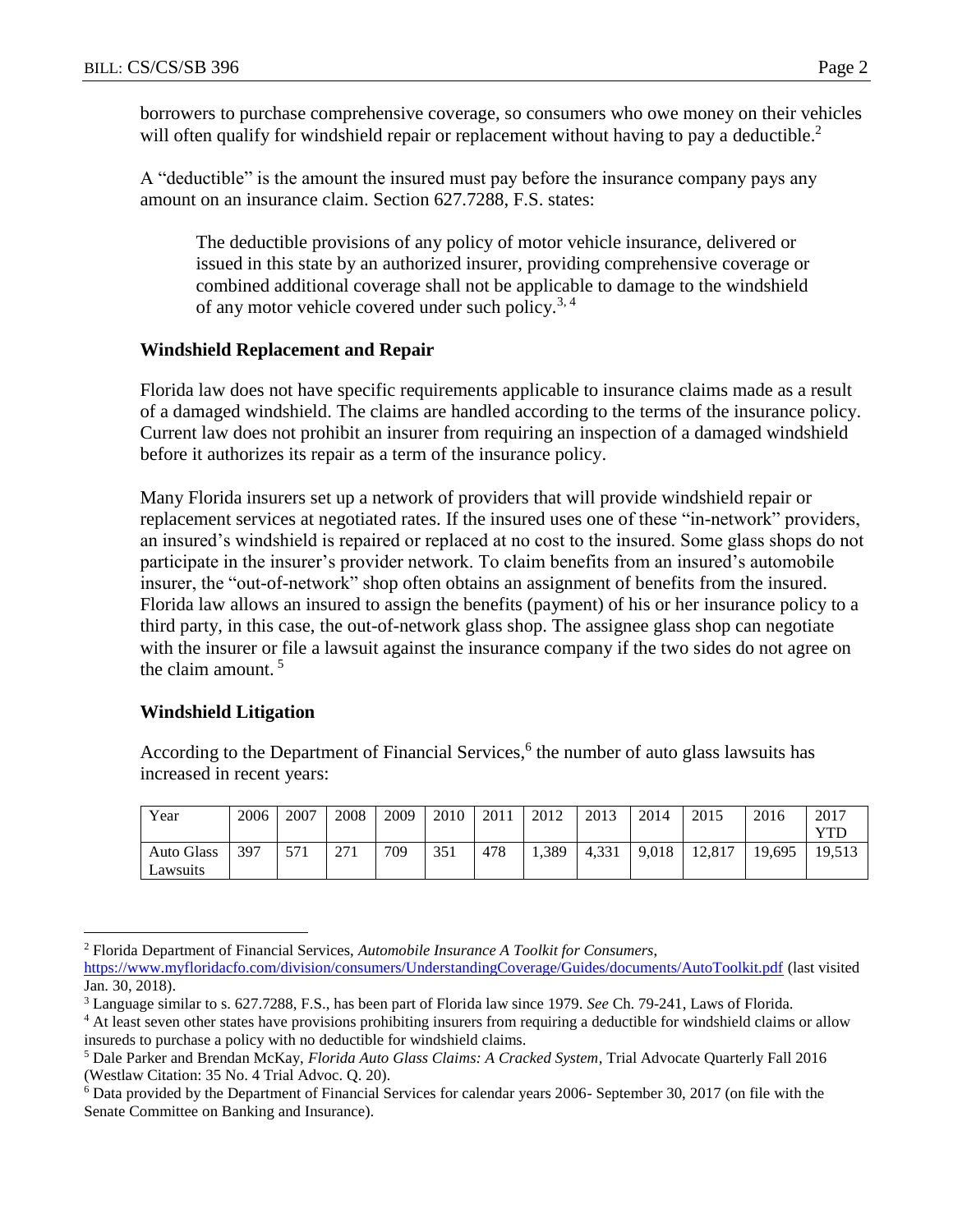Section 627.428, F.S., allows the insured or the assignee to obtain attorney fees from the insurer if the insured or assignee obtains a judgment against an insurer.<sup>7</sup> The statute does not allow an insurer that prevails in a case involving an insured or assignee to recover attorney fees.<sup>8</sup> The purpose of the statute is to "discourage contesting of valid claims of insureds against insurance companies . . . and to reimburse successful insureds reasonably for their outlays for attorney's fees when they are compelled to defend or to sue to enforce their contracts."<sup>9</sup>

Some insurers argue that the increase in litigation is caused by the ability of some vendors to execute an assignment of benefits and recover attorney fees under s. 627.428, F.S. They allege that some vendors obtain an assignment of benefits from the insured and inflate the cost of the claim when they bill the insurance company.<sup>10</sup> Insurers also believe that many windshield claims brought by assignees are fraudulent.<sup>11</sup> In such cases, the insurer must determine whether to pay what it believes to be an inflated or fraudulent claim or pay its own attorneys to litigate the case and risk having to pay the other side's attorney fees if it does not prevail.<sup>12</sup>

Some auto glass vendors argue that litigation is necessary because insurers enter into agreements with preferred vendors and will not pay the "prevailing competitive price" for windshield repair or replacement. Instead, some vendors contend, insurers will only pay the price they pay to the preferred vendors and that litigation is necessary to force the insurers to pay the "prevailing competitive price" pursuant to the insurance policy language. $^{13}$ 

### **Inducements**

 $\overline{a}$ 

Some auto glass repair and replacement shops currently offer "rewards" for service, such as a prepaid gift card, if a consumer files a qualified insurance claim for his or her windshield replacement.<sup>14</sup>

Several industries bar incentives or inducements in exchange for an act that would earn the inducer additional income. For example:

 Healthcare providers are prohibited from offering a kickback to any person in exchange for patient referrals (s. 456.054, F.S.);

<sup>7</sup> The Florida Supreme Court has recognized the right of assignees to obtain attorney fees under s. 627.428, F.S. (and its predecessor statute) since at least 1972. *See All Ways Reliable Building Maintenance, Inc. v. Moore*, 261 So.2d 131 (Fla. 1972). The First District Court of Appeal has recognized the right since at least 1961. *See Travelers Insurance Co. v. Tallahassee Bank and Trust Co.*, 133 So.2d 463 (Fla. 1<sup>st</sup> DCA 1961).

<sup>8</sup> Insurers can recover attorney fees in some cases by using offers of judgment and proposals for settlements. *See* s. 768.79, F.S., and Fla.R.Civ.P. 1.442.

<sup>9</sup> *Roberts v. Carter*, 350 So.2d 78, 79 (Fla. 1977).

<sup>&</sup>lt;sup>10</sup> One provider offers cash rebates and restaurant gift cards to customers "with qualifying insurance" for windshield repair or replacement. *See* [http://www.auto-glassamerica.com](http://www.auto-glassamerica.com/) (last visited Jan. 30, 2018).

<sup>&</sup>lt;sup>11</sup> Government Employees Insurance Co. v. Clear Vision Windshield Repair, L.L.C., 2017 WL 1196438 (M.D. Florida March 29, 2017).

<sup>12</sup> Florida Justice Reform Institute, White Paper: *Restoring Balance in Insurance Litigation* (2015)(on file with the Senate Committee on Banking and Insurance).

<sup>13</sup> *See VIP Auto Glass, Inc. v. Geico General Insurance Co.,* 2017 WL 3712918 (M.D. Florida March 17, 2017) at p. 1. (discussing a class action lawsuit against Geico by VIP Auto Glass).

<sup>14</sup> *See, e.g*.[: https://www.americanautoglass.biz/auto-glass-replacement.html,](https://www.americanautoglass.biz/auto-glass-replacement.html) and [https://expressautoglass.biz/windshield](https://expressautoglass.biz/windshield-replacement-gift-card.php)[replacement-gift-card.php](https://expressautoglass.biz/windshield-replacement-gift-card.php) (last visited Jan. 30, 2018).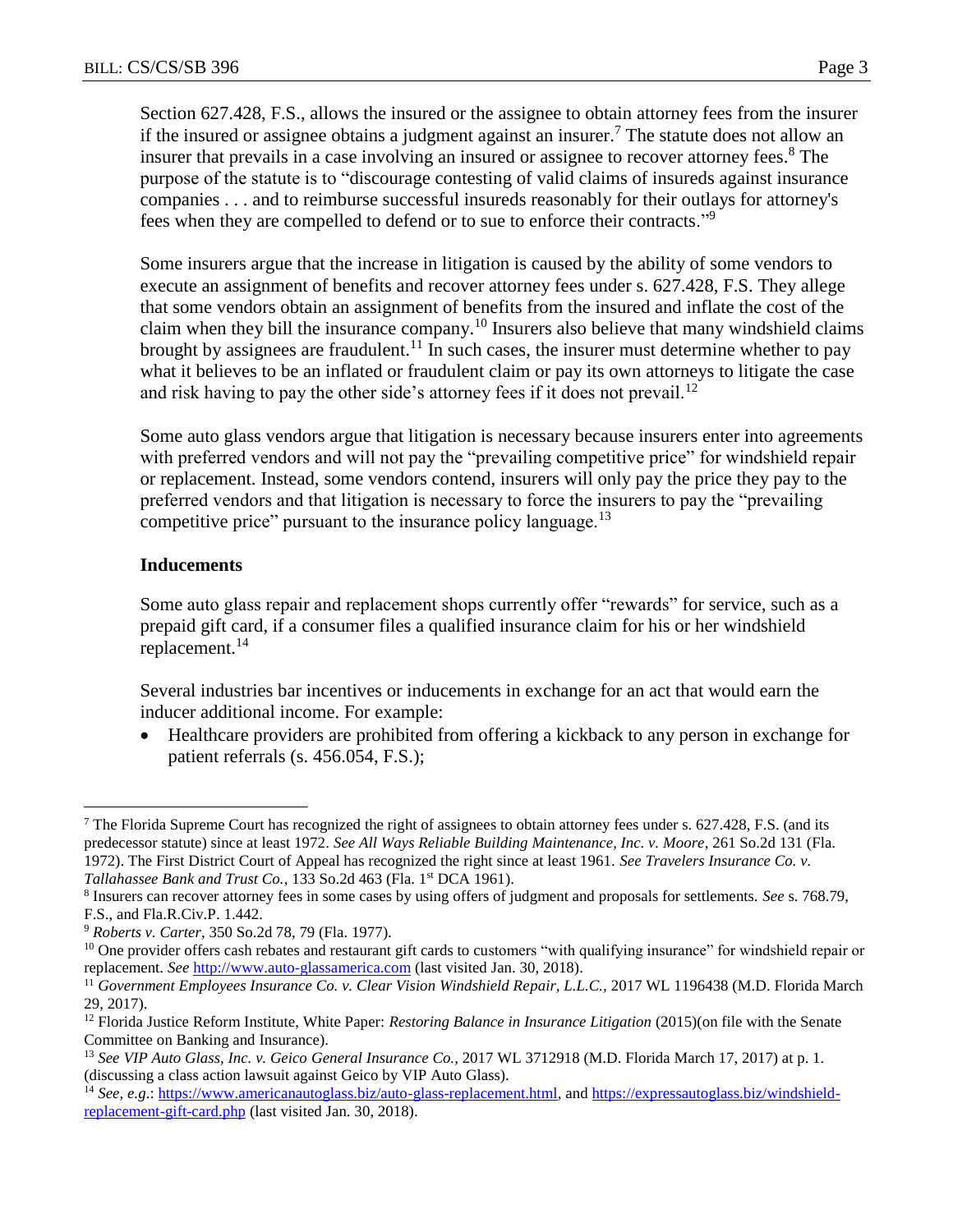- Athlete agents may not offer anything of value to a student athlete to induce him or her to enter into an agreement of representation (s. 468.456(1)(f), F.S.);
- Public adjusters are subject to prosecution for an unfair and deceptive insurance practice if he or she offers an inducement to an insured in exchange for the insured's submission of an insurance claim (s.  $626.854(7)(a)2$ ., F.S.); and
- Insurance agents are barred from offering inducements in many settings, including offering a rebate to induce a consumer to enter into an insurance contract, or offering a reduced fee for provision of title insurance.<sup>15</sup>

# **III. Effect of Proposed Changes:**

The bill provides that a motor vehicle repair shop may not provide an inducement in the form of a rebate, gift, gift card, cash, coupon, or any other thing of value, in exchange for making an insurance claim for motor vehicle glass replacement or repair. An employee of the motor vehicle repair shop and a nonemployee who is compensated for soliciting insurance claims based on the repair of a motor vehicle glass replacement or repair are both also prohibited from offering such inducements.

**Section 2** provides an effective date of July 1, 2018.

# **IV. Constitutional Issues:**

A. Municipality/County Mandates Restrictions:

None.

B. Public Records/Open Meetings Issues:

None.

C. Trust Funds Restrictions:

None.

# **V. Fiscal Impact Statement:**

A. Tax/Fee Issues:

None.

B. Private Sector Impact:

Motor vehicle repair shops will be prohibited from providing certain inducements to consumers; this may negatively affect their businesses.

 $\overline{a}$ <sup>15</sup> Section 626.9541, F.S.